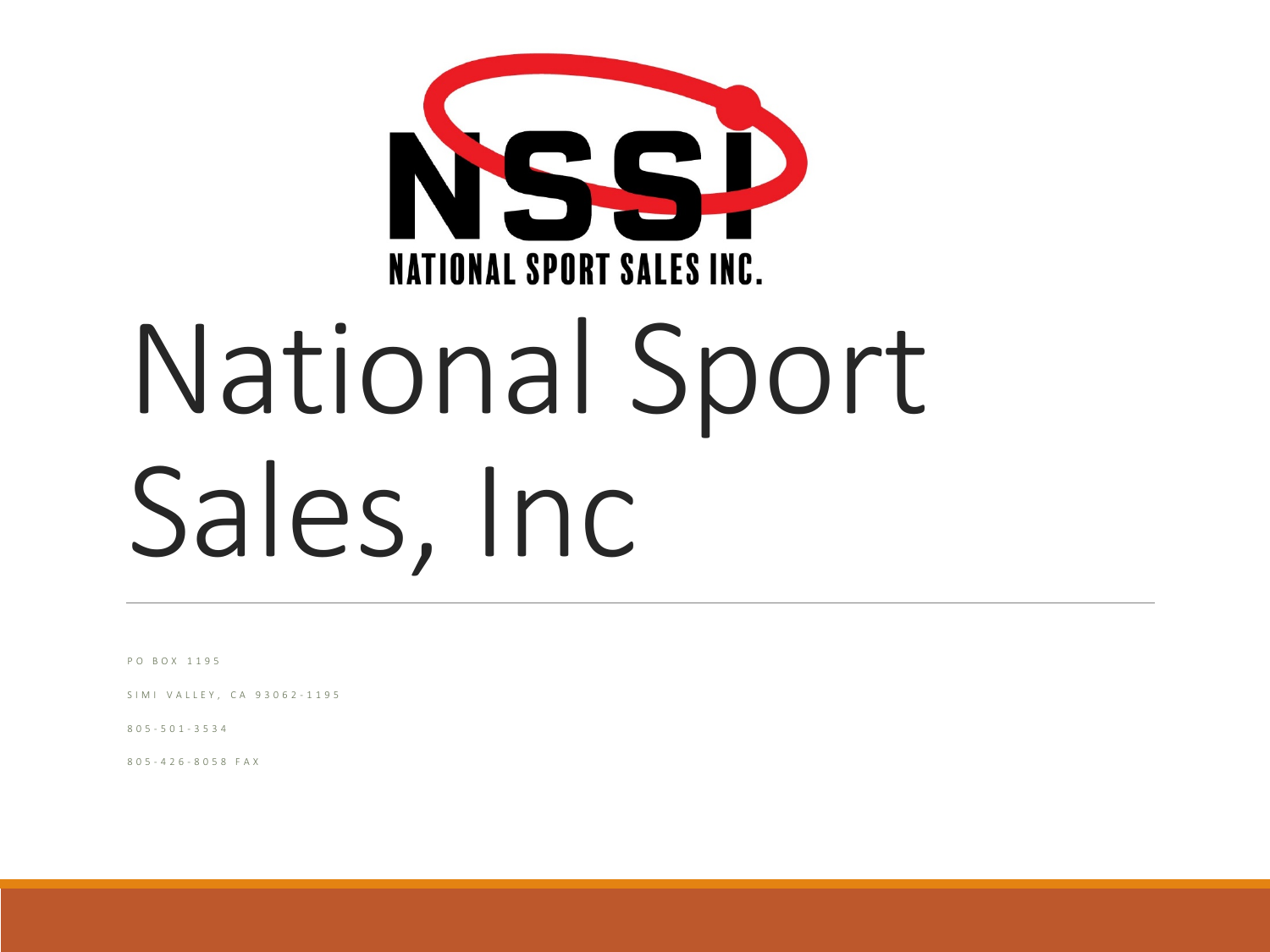#### Services

#### Manufacturers Representatives

Sales Management

**>Distribution**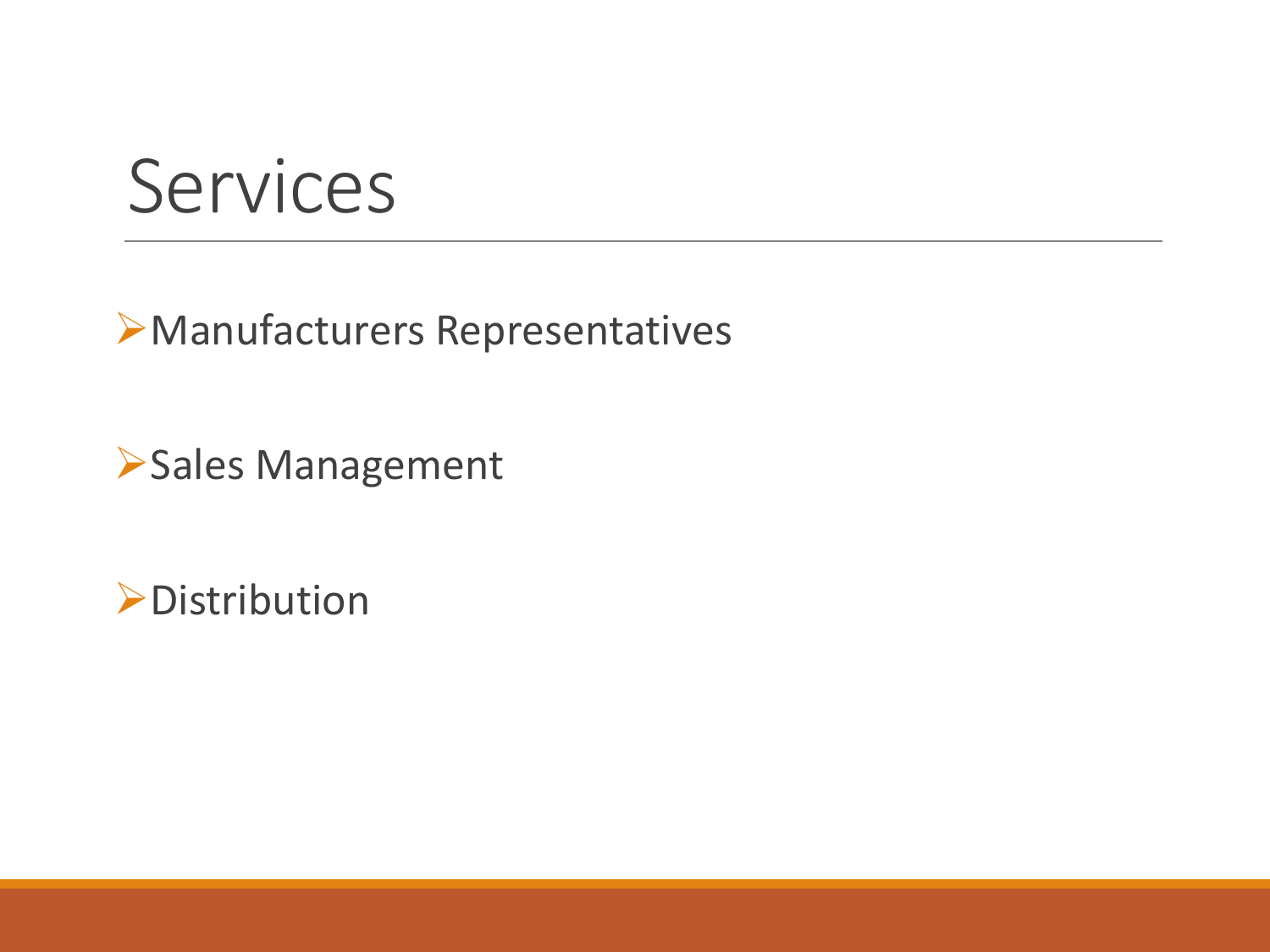# Manufacturers Representatives

National Sport Sales, Inc represents selected manufacturers to a specific clientele. We are not a traditional territory based group, but rather we call on the largest retailers in the USA, and the best independents. We provide channel management services and help manage your relationship with key retailers in our industry. Though we specialize in Sporting Goods, we also have been working with select Hardware accounts across the country.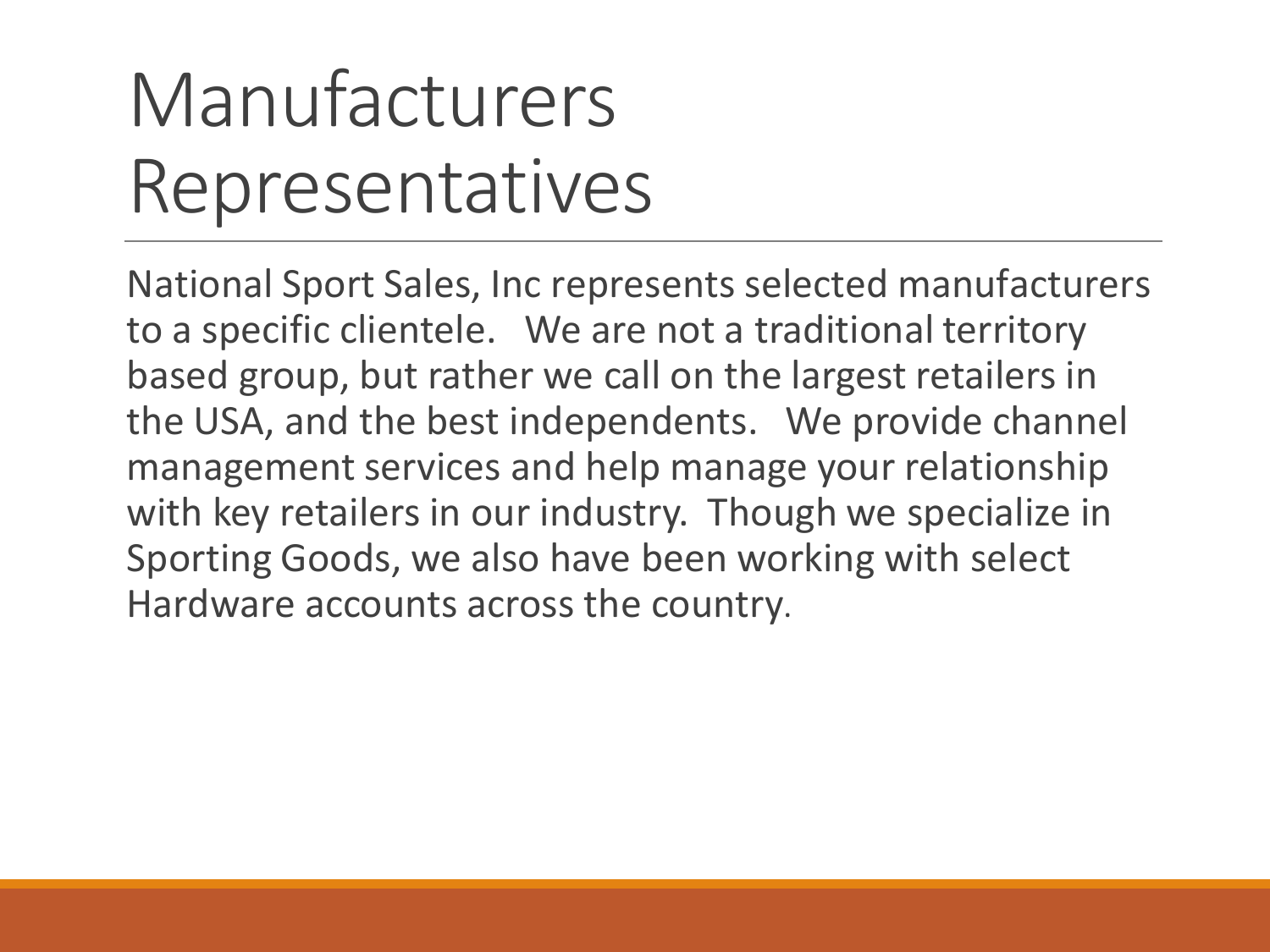# Manufacturers Representatives

NSS's experience as both salespeople, and management gives us a different perspective on business than many other rep groups. We understand both sides of the equation, and can help in ways that many other groups cannot. We understand what it takes to both make sales calls as a rep, and to protect our Manufacturers Positions.

Because of our Nationwide footprint, we tend to have a broader idea of what works in the market. We realize that the country is large, and items that sell in one area, may not work in another. Understanding the product mix and how it all comes together is a strong suit for National Sports.

We do not call on all classes of trade. Our focus is on Chain stores and Buying groups. These reflect the vast majority of sales for most brands and allows us to be cost effective. However as we've moved into distribution, we have started adding a number of independent dealers to our customer list.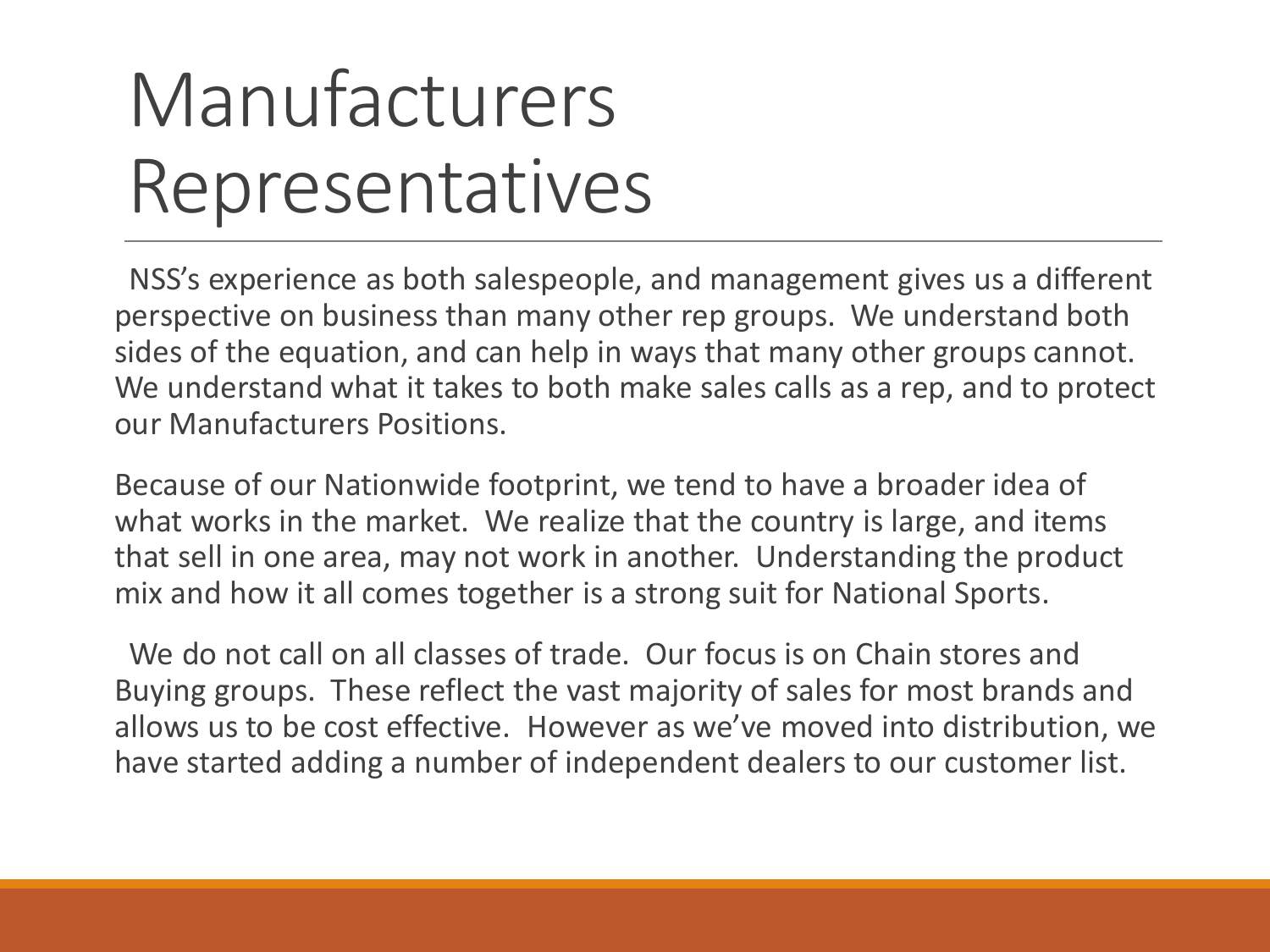### Manufacturers Representatives

Whereas most other Nationwide groups have as many as 3 or 4 dozen lines, we represent very few brands to our customer base. This allows us to present each one in a more comprehensive manner.

Trade shows: we attend SHOT, ATA, ICAST, IWA, NBS, WWD, Outdoor Retailer, Mid-States, Sports, Inc, NABA and other shows as needed.

Product Categories: We represent products in the Hunting, Fishing, Marine, Law Enforcement, Paintball, Airsoft, Knife, OEM and Pet markets.

E-Commerce- In addition to Brick and Mortar stores, we also have solid relationships with many larger E-Com websites. We provide over 45,000 items to E-Com business's around the globe.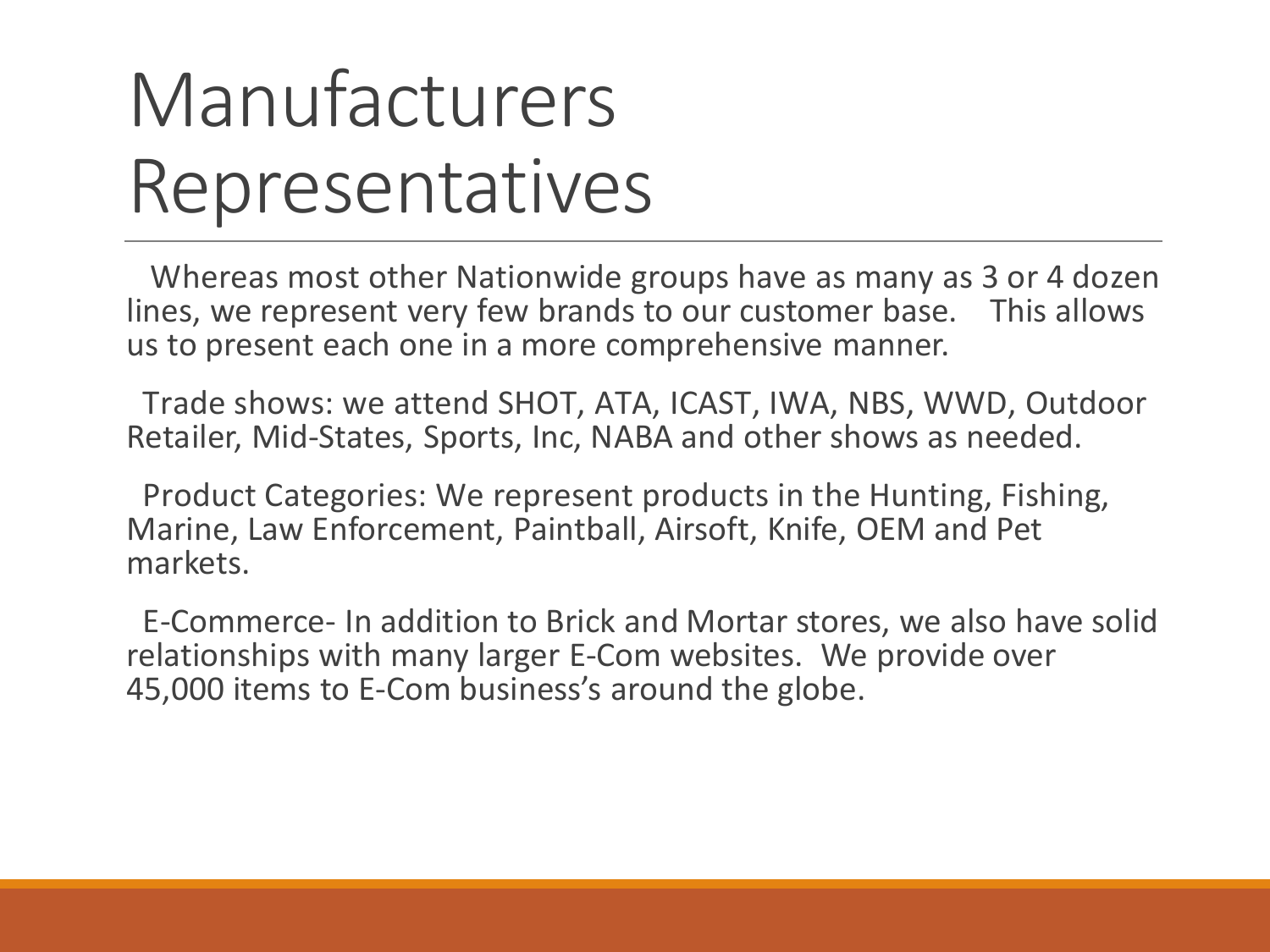#### Account Base

Mass Merchants: Wal-Mart, Walmart.com, Amazon.com, Amazon.CA

Sporting Goods Majors: Dick's, Big 5, Academy, Dunham's, Cabela's/Bass Pro, Scheel's, Sportsman's Warehouse, Turners

Hardware: Menards, Rural King, Home Depot, Lowes, Mills, Do it Best, ACE, True Value, Tractor Supply, CAL Stores

Buying Groups: NBS, Sports Inc, Worldwide Dist, Mid-States, ARRO, **NABA** 

Distributors: Maurice, Sportsman's Supply, Green Supply, Davidson's,

RSR, Big Rock, Kroll, ACK, LLC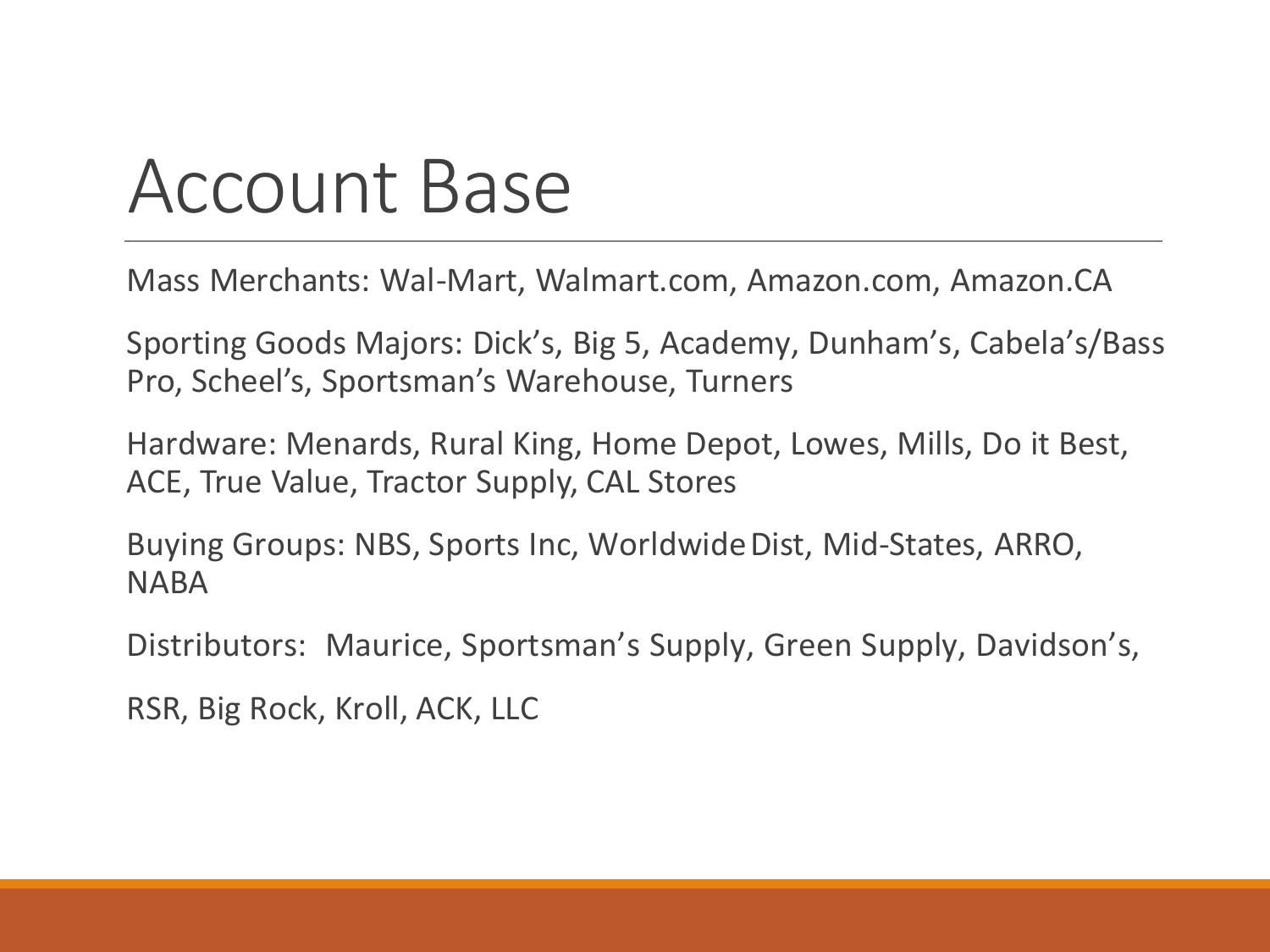# Brands Represented















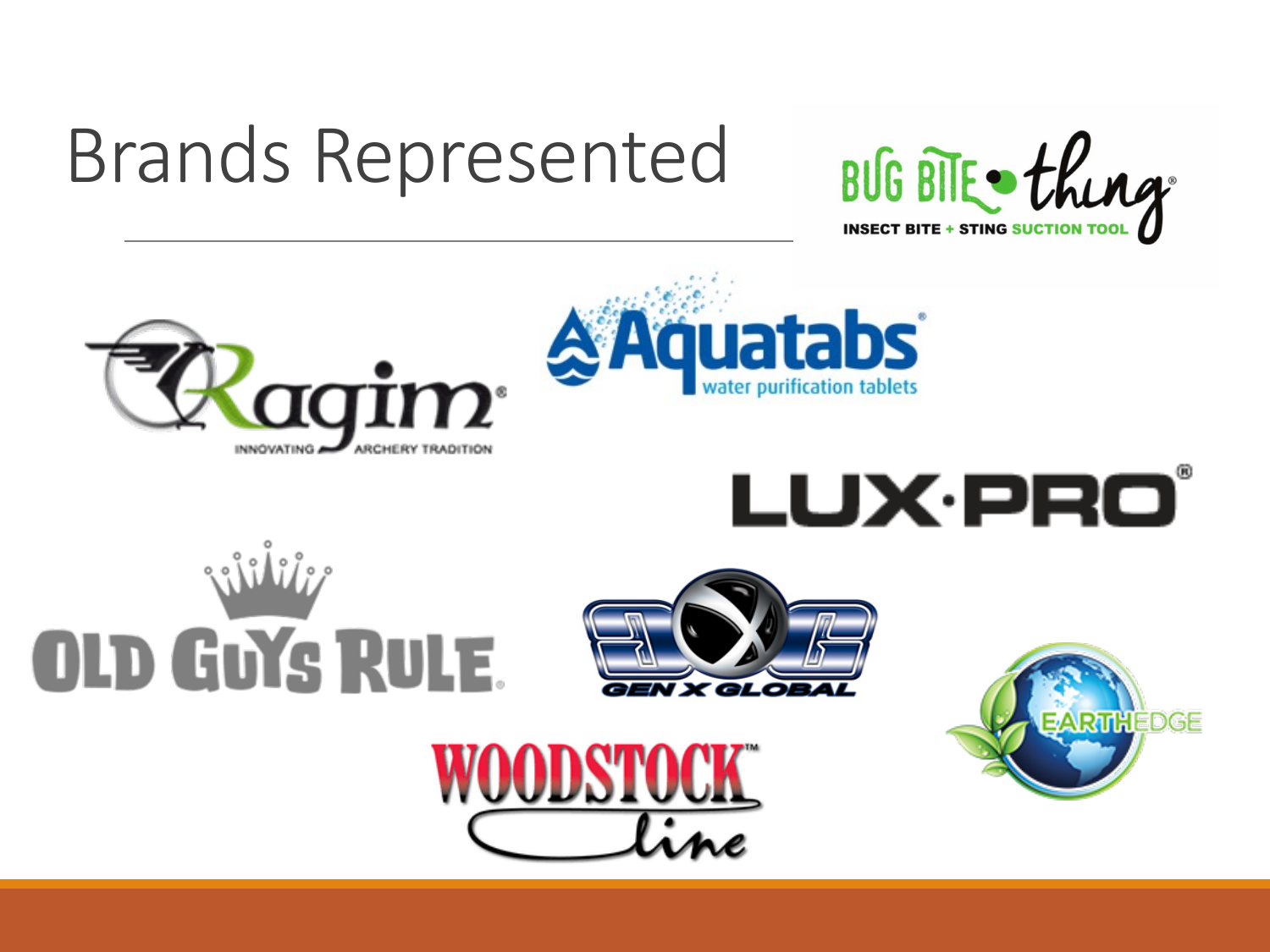#### Distribution

In late 2015 we added a distribution component to our business.

For manufacturers that do not have the volume opportunity to sell to Wal-Mart, or the logistics for Amazon- we offer a warehouse distribution center along with Vendor accounts at a number of major retailers, which allows us to get your products into the National Chain's websites.

In some cases, we are drop -shipping products for these chains to end users, offering you additional exposure.

In our experience, we are the only Rep Organization that also offers this opportunity for foreign firms, and smaller US based companies. This can also allow you to have your products sold on Amazon, without doing it directly- and keeping the price higher than if you sold them directly.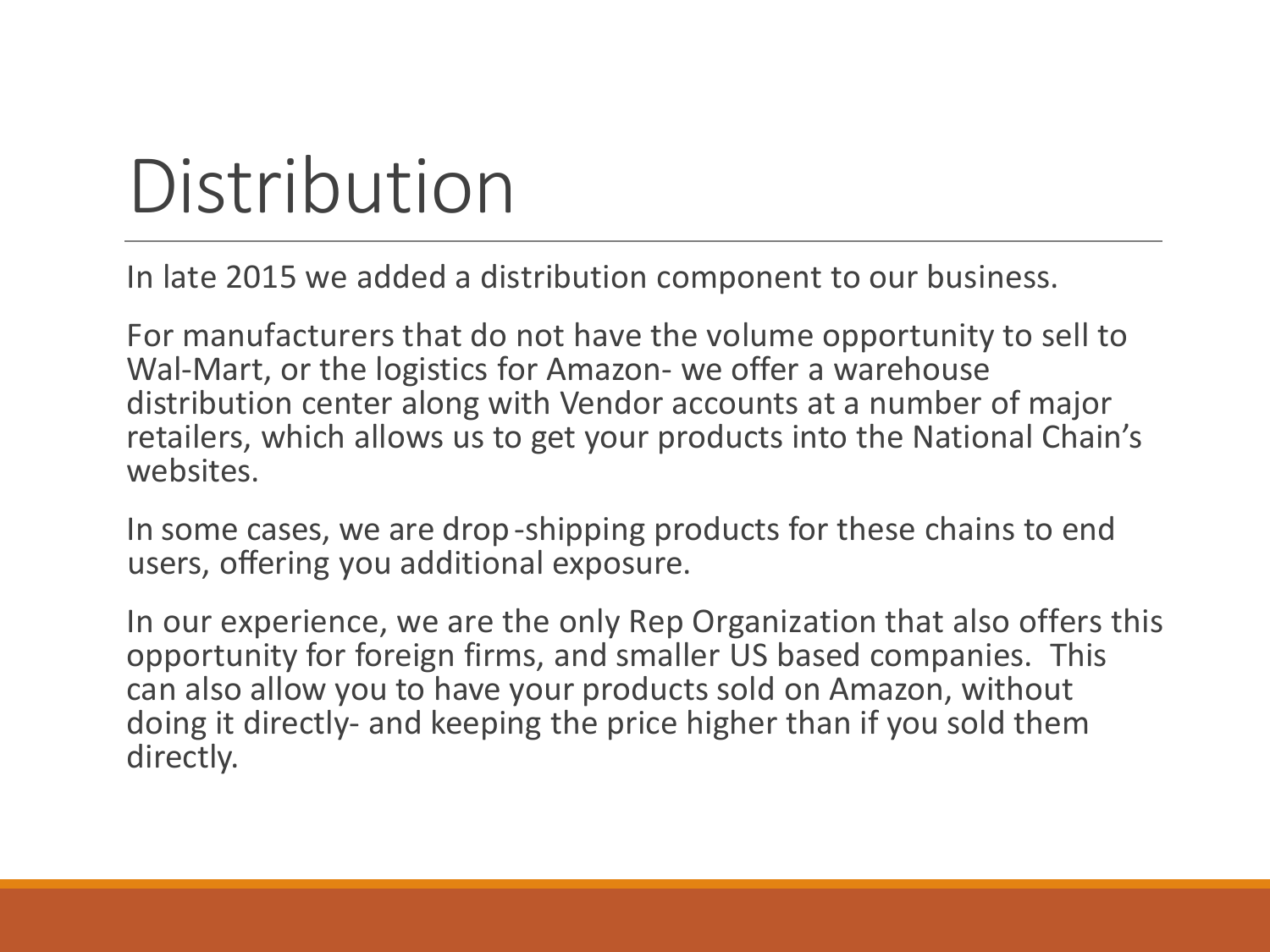# Distribution

In 2017 we doubled our warehouse capacity and expanded our distribution Footprint to bring in additional merchandise.

US Brands Distributed: Carlisle Paddles, Ocean kayak, Life-Time Paddlesports, Woodstock Line Company, Aquatabs, Icon Lifesaver Systems, Ragim Archery, ASG Air guns, Extrasport Life Jackets, Dura Safe Trailering & Marine Locks, Glacier Glove, Adaptive Tactical, Copper Basin, Mossberg Accessories, Tippmann Airsoft, GI Sportz, D3fy Paintball equipment, WPN Paintballs.

Brands we Import: Ragim Archery, Norica Air guns, Aquatabs

In 2018 we switched from being Ragim's Sales Management team in the USA, to the exclusive Distributors of Ragim for the USA. We are responsible for all sales and marketing of Norica products in the US.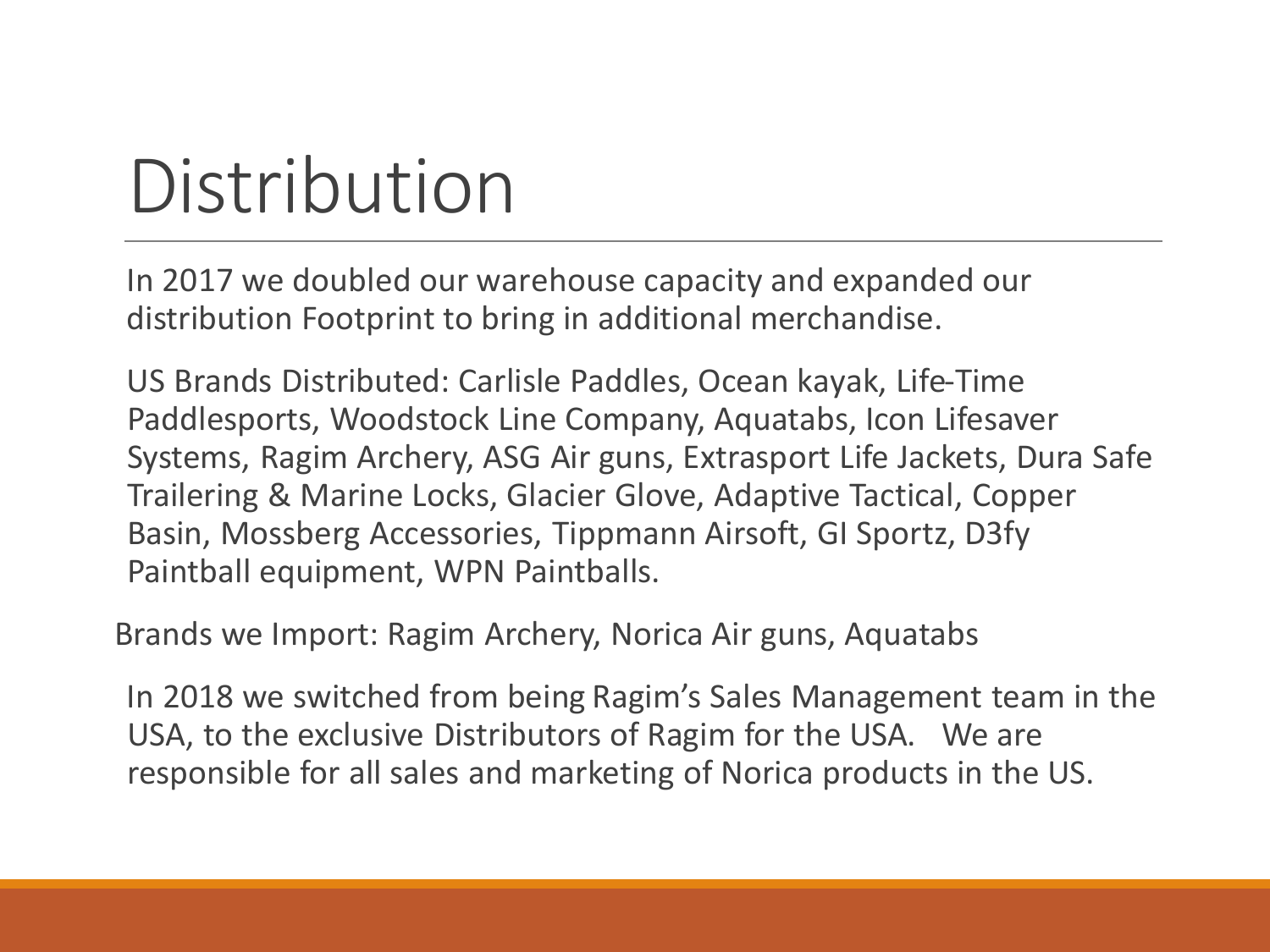#### Distribution

One advantage to our distribution platform is that we are able to offer drop shipping for manufacturers that don't want to handle it them selves. This has allowed us to get new items started more quickly than is usual in the current Amazon model.

For one of our manufacturers, we were able to get Amazon to stock 35 new items without the usual wait for page views. This allowed to turn these items into top sellers much more quickly than following the normal procedure.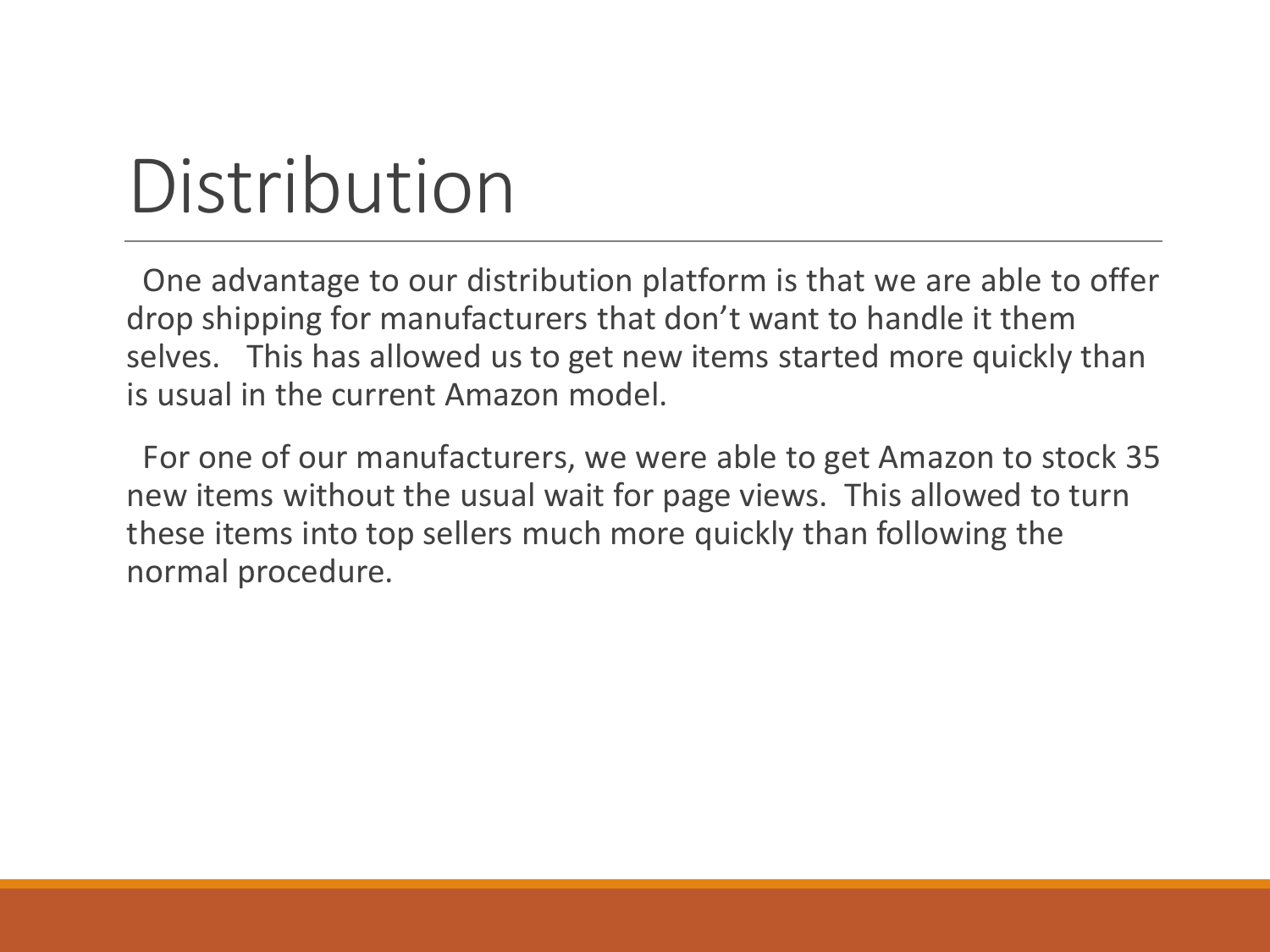





LUX·PRO®



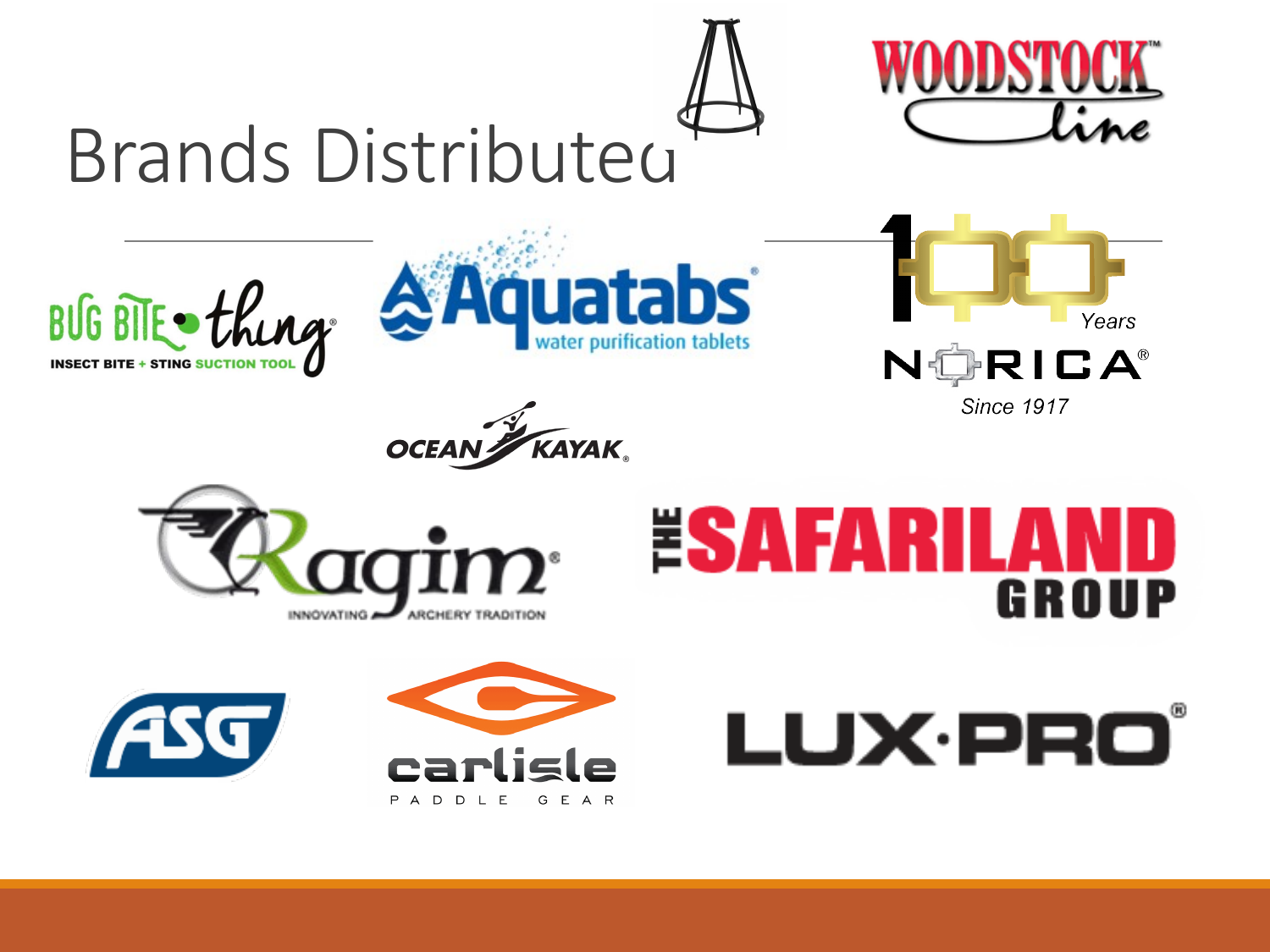#### Sales Management

Each member of our staff has worked with multiple manufacturers and is well versed in developing the needed strategies to build a brand and increase exposure. Our experience can help you bring your dream to fruition.

We've worked with most every major retailer in the US and understand their needs and concerns. Our company helps tie together your needs as a manufacturer, and the retailers needs for supply chain management. We can guide you thru the maze of rules and procedures and offer you a short cut to success.

If you have a brand that has been successful elsewhere in the world, and would like to now compete in the US- we can help arrange everything you need to be successful here.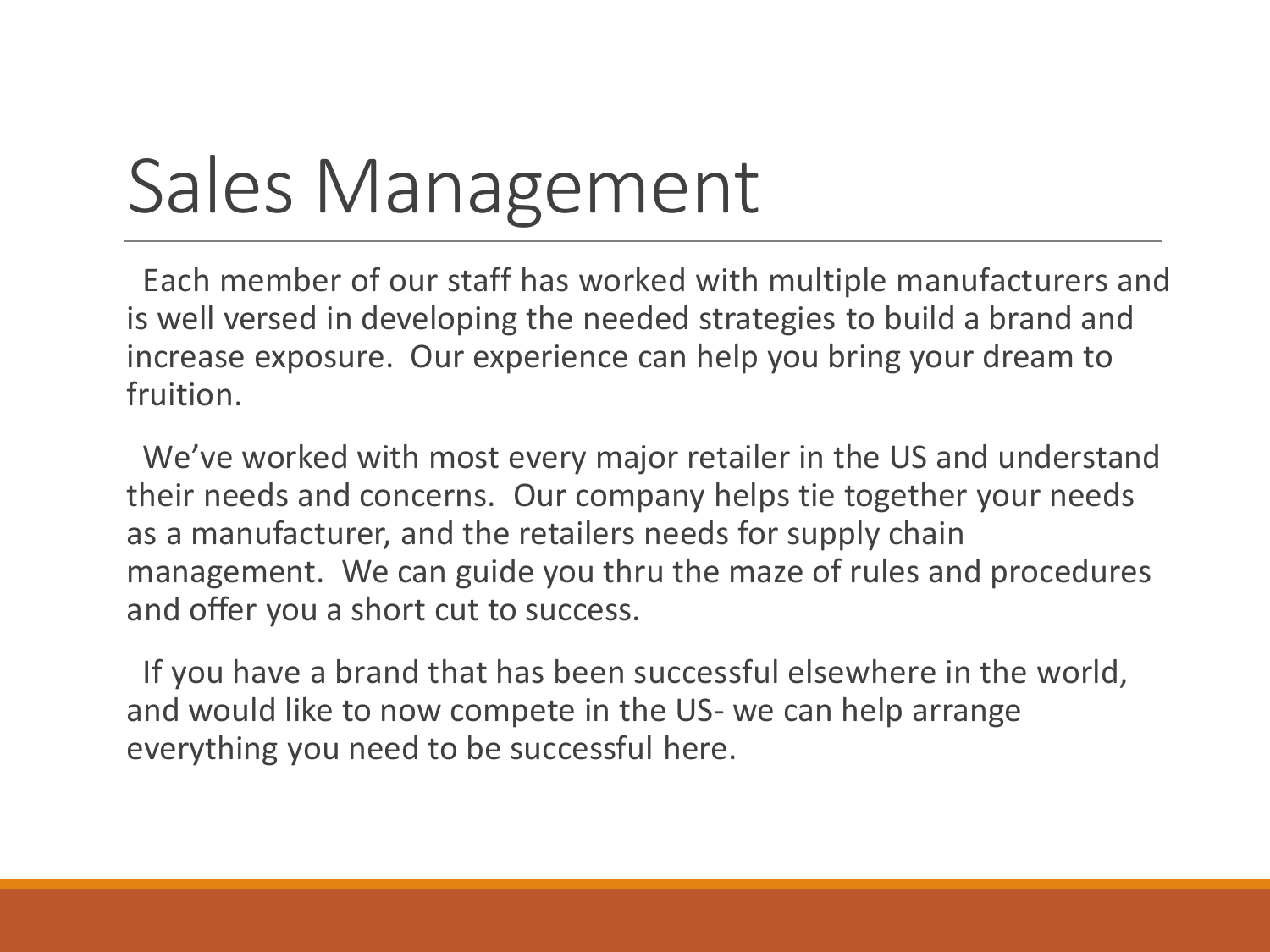#### **Staff**

Mike Clark- Principal- 10+ Years retail management, 21 Years as a Manufacturers representative, 8 Years as VP Sales

Jonnie Scobell- East- 15 Years sales experience incl 5 years as Director of Sales, and 5 years as Director of Operations

Matt Clark- Hardware background, 4 years as a manufacturer's representative

Jeannie Clark- Office & Warehouse Manager